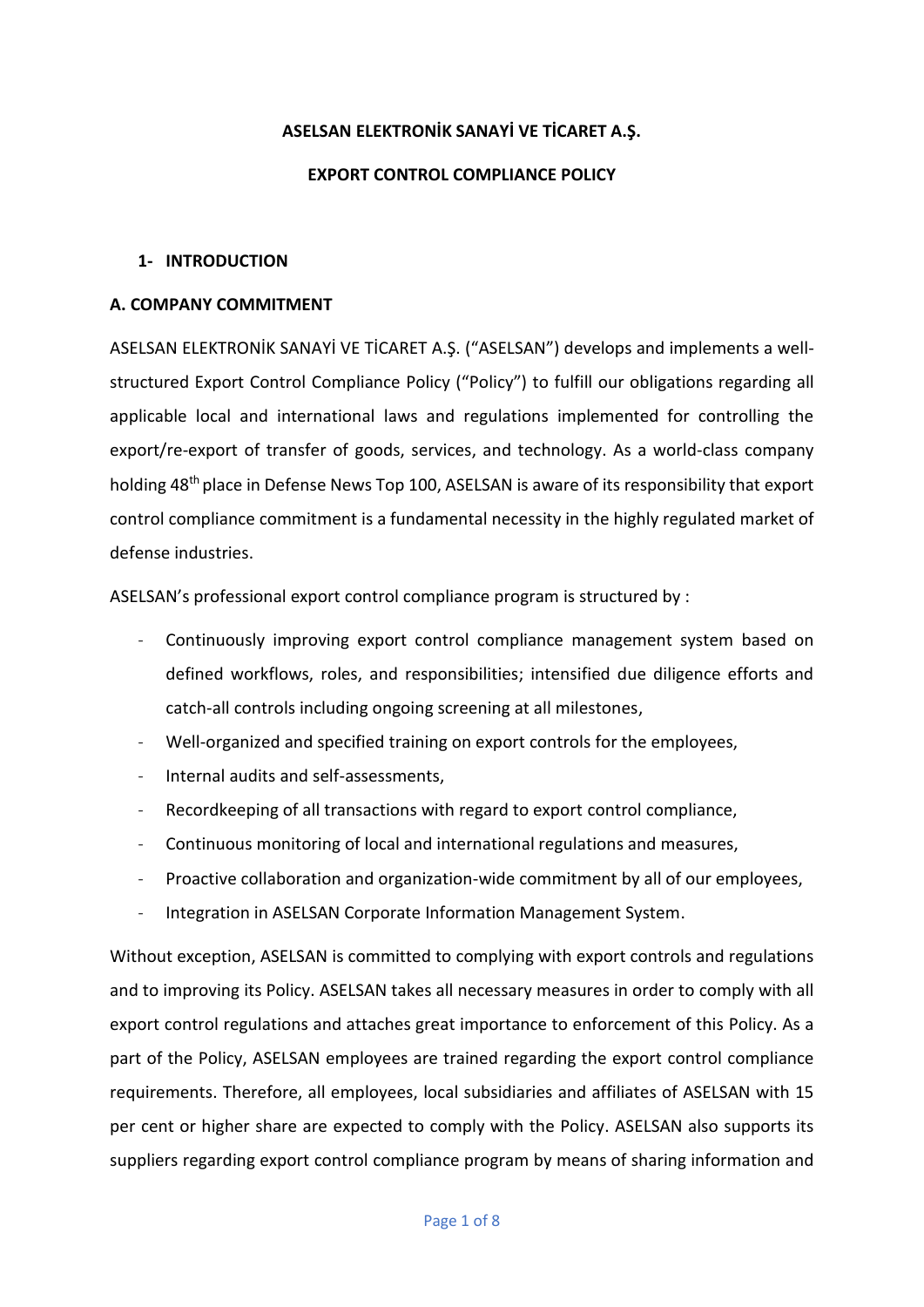providing training support. ASELSAN informs its business partners in case of any violation of the Policy and takes appropriate measures.

## **B. SUBSIDIARIES AND AFFILIATES**

This Policy is applicable to all local subsidiaries (with 15 per cent or higher share) and affiliates of ASELSAN as of the date of approval by the relevant management bodies( Board of Directors or Board of Managers) . ASELSAN expects all of its local subsidiaries (with 15 per cent or higher share) and affiliates to systematically conduct due diligence audits, covering all relevant export control compliance risk categories. Relevant measures are taken in order to assure that the subsidiaries and affiliates of ASELSAN act in accordance with the Policy and export control compliance trainings are provided.

# **C. SUPPLIERS**

ASELSAN expects its suppliers to provide accurate and complete information about the products, technology and services that they supply. Failing to provide export control regulation related information such as export control codes or end-user certification to ASELSAN may result in legal charges or other necessary measures against the suppliers. ASELSAN also conducts ongoing screening and monitoring procedures regarding the sanctioned real persons, legal entities and countries as well as tracking regulatory updates with its suppliers in order to avoid negative consequences and increase awareness thus complying with the Policy.

# **D. CUSTOMERS**

Regarding ASELSAN's long lasting and successful customer-oriented approach; ASELSAN provides support to its customers about the Policy. ASELSAN shares all relevant information about export control laws and regulations with its customers when needed. ASELSAN also assures all export licenses are obtained in accordance with applicable export control laws and regulations.

In addition to the above, as a vital part of its Policy, in order to sustain full compliance with export control regimes worldwide, ASELSAN implements Know Your Customer controls over each and every party initiating a business with ASELSAN.

### **2- LEGAL FRAMEWORK**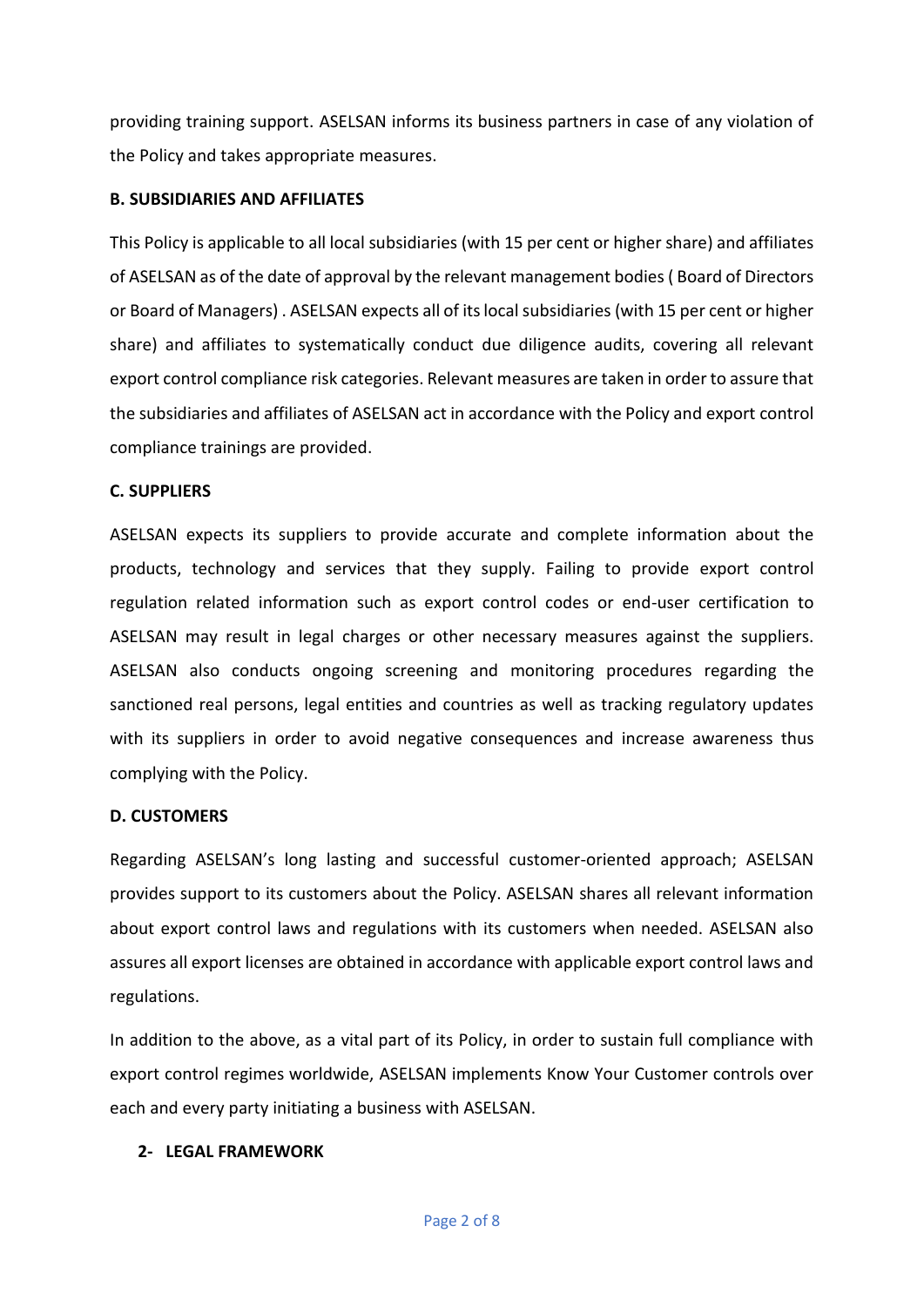ASELSAN operates in a highly regulated market both locally and internationally. Therefore, ASELSAN's primary objective is to comply with all applicable export control laws and regulations worldwide.

## **A. NATIONAL REGULATIONS**

ASELSAN, as a Turkish legal entity, primarily acts in accordance with Turkish laws. Within this context, some of the applicable local regulations to ASELSAN's operations are as follows:

- Law numbered 5201 on the Inspection of Warfare Equipment and Industrial Organizations Producing Weapons, Ammunition, and Explosives,
- Law Numbered 5202 on the Defense Industrial Security,
- Regulation numbered 2007/11994 on the Inspection of Warfare Equipment and Industrial Organizations Producing Weapons, Ammunition, and Explosives,
- Communiqué on the 2020 list of items subject to control regarding the law numbered 5201
- Communiqué Concerning the Control of the Export of Dual-use and Sensitive Goods (Export: 2003/12)
- Communiqué on Goods Prohibited to Export and subject to Pre-permit (Export: 96/31)
- Communiqué on the Export of Chemical Substances Annexed to the Chemical Weapons Convention (Export: 2017/7)
	- **B. INTERNATIONAL REGULATIONS**

# **i. Other Countries' Export Control Regulations**

Some business transactions of ASELSAN are subject to foreign export control regulations. Within this context, ASELSAN complies with the export control regulations as part of its undertakings covered by the contracts that ASELSAN is a party to with the end user statements and export licenses/permits. If needed, regarding its orders, ASELSAN provides end-use and end-user information to its suppliers in order to be submitted to relevant foreign authorities. ASELSAN also provides necessary controls to secure the deliveries to its customers that are made in accordance with the export licenses obtained under foreign regulations.

### **ii. Multinational Agreements**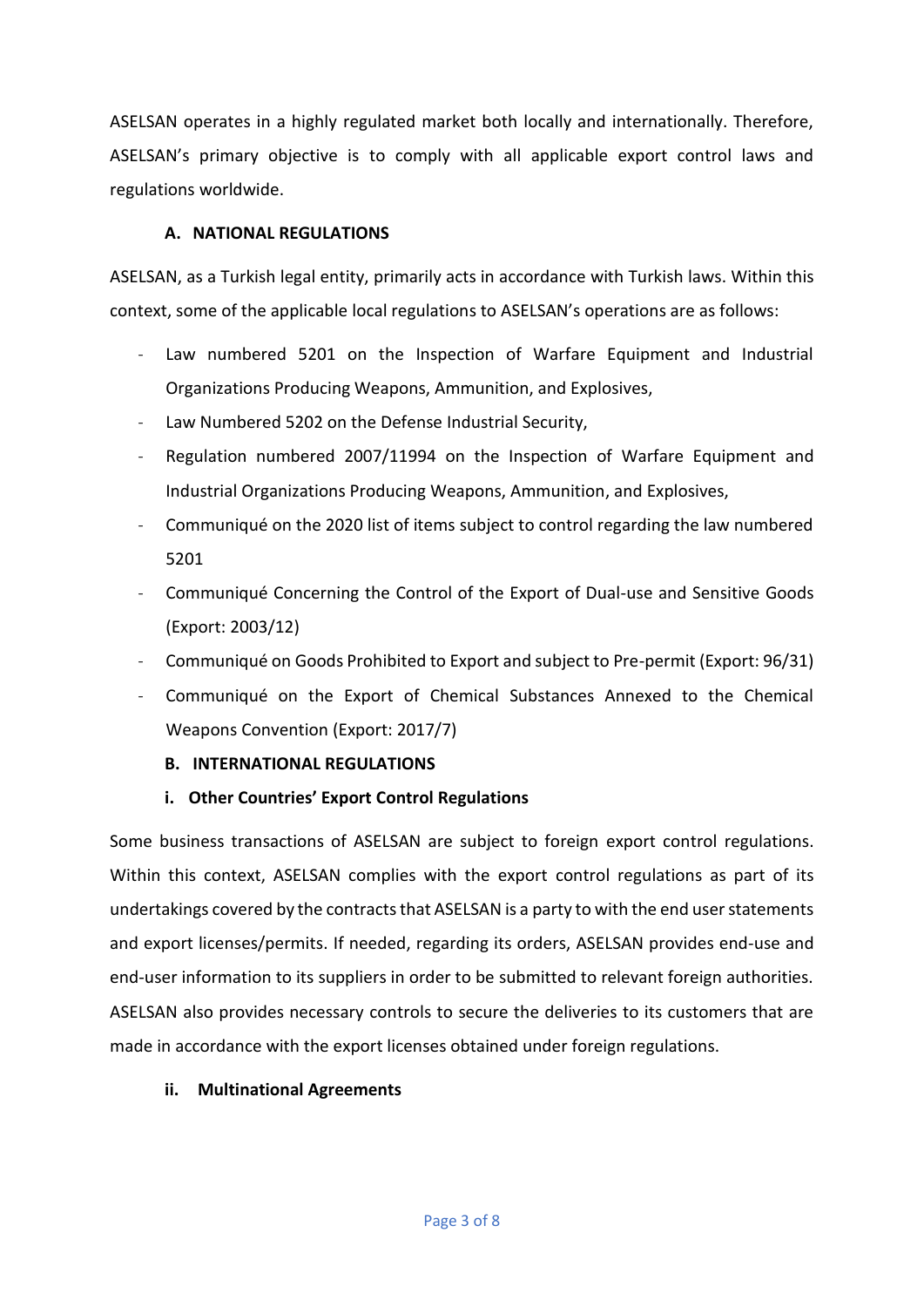As a legal entity established according to Turkish laws, ASELSAN is also bound by the multinational agreements that Turkey has been a party to. Turkey signed several international disarmament and non-proliferation treaties and regimes including:

- **Treaty on Non-Proliferation of Nuclear Weapons** (NPT): the treaty entered into force in 1970 and Turkey became a party in 1979.

- **Comprehensive Test Ban Treaty** (CTBT): CTBT was opened to signature in 1996. Turkey became a party in 2000.

- **Chemical Weapons Convention** (CWC): This Convention was opened to signature in 1993 and entered into force in 1997. Turkey became a party the same year.

- **Biological and Toxin Weapons Convention** (BWC): This Convention was opened to signature in 1972 and entered into force in 1975. Turkey became a party in 1974. Under this agreement, the production and use of biological and toxin weapons are prohibited.

- **The Convention on the Prohibition of the Use, Stockpiling, Production and Transfer of Anti-Personnel Mines and on their Destruction** (Ottawa Convention): Turkey became a party to the Ottawa Convention in 2004.

- **Convention on Prohibitions or Restrictions on the Use of Certain Conventional Weapons** (CCW): The convention was opened to signature in 1981 and Turkey became a party in 2005.

- **Hague Code of Conduct against Ballistic Missile Proliferation** (HCOC): HCOC was established in 2002, Turkey joined HCOC in 2002.

Turkey has welcomed the **UN Security Council Resolution 1540** on the non-proliferation of weapons of mass destruction. Turkey submitted several national reports to the Committee within this context.

# **Conference on Disarmament (CD)**

Turkey is an active member of the Conference on Disarmament (CD) since 1996. CD is the sole multilateral negotiation forum in the field of disarmament.

### **Export Control Regimes**

Turkey is also party to all export control regimes for conventional weapons and dual-use equipment and technologies. These are: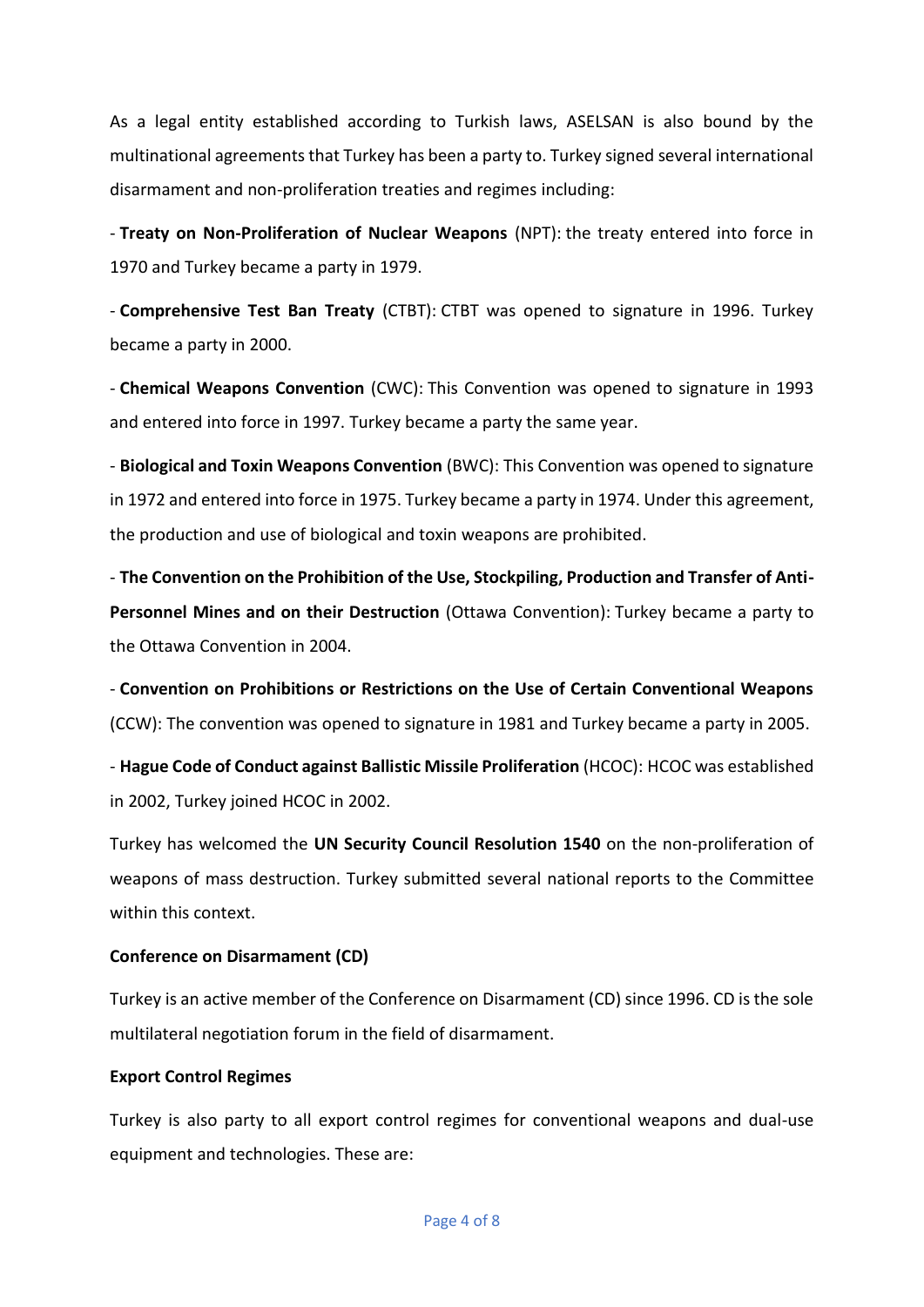- **Wassenaar Arrangement** (WA) aims to control exports of conventional weapons and dualuse equipment and technologies. Turkey became a founding member in 1996.

- **Missile Technology Control Regime** (MTCR) was established in 1987, with the aim of limiting the spread of ballistic missiles, cruise missiles, and other unmanned delivery systems whose range and delivery capability are above a certain threshold. Turkey became a member in 1997.

- **Zangger Committee** (ZC) was established in 1971 to control the export of nuclear-related materials, equipment, and technology. Turkey became a member in 1999.

- **Nuclear Suppliers Group** (NSG) was established to control the export of nuclear-related and dual-use materials. Turkey became a member in 2000.

- **Australia Group** (AG) was established in 1985 to control the exports of dual-use materials and technologies to prevent the proliferation of chemical and biological weapons. Turkey became a member in 2000.

Turkey also supports the following complementary initiatives:

- **The Proliferation Security Initiative**

- **The Global Initiative to Combat Nuclear Terrorism**

- **The Non-Proliferation and Disarmament Initiative**

**- International Partnership for Nuclear Disarmament Verification**

Turkey has also joined/signed:

- **International Partnership Against Impunity for the Use of Chemical Weapons**, was launched in 2018.

- **The Arms Trade Treaty** (ATT) in July 2013. (National ratification procedure is ongoing.)

# **ii. ASELSAN EXPORT CONTROL COMPLIANCE MANAGEMENT**

### **A. KEY PRINCIPLES**

Policy is based on the following key principles:

- Compliance Department playing an active role in ASELSAN's activities,
- Compliance with applicable laws and regulations without exception and commitment by the management,
- Risk assessment and periodic audits,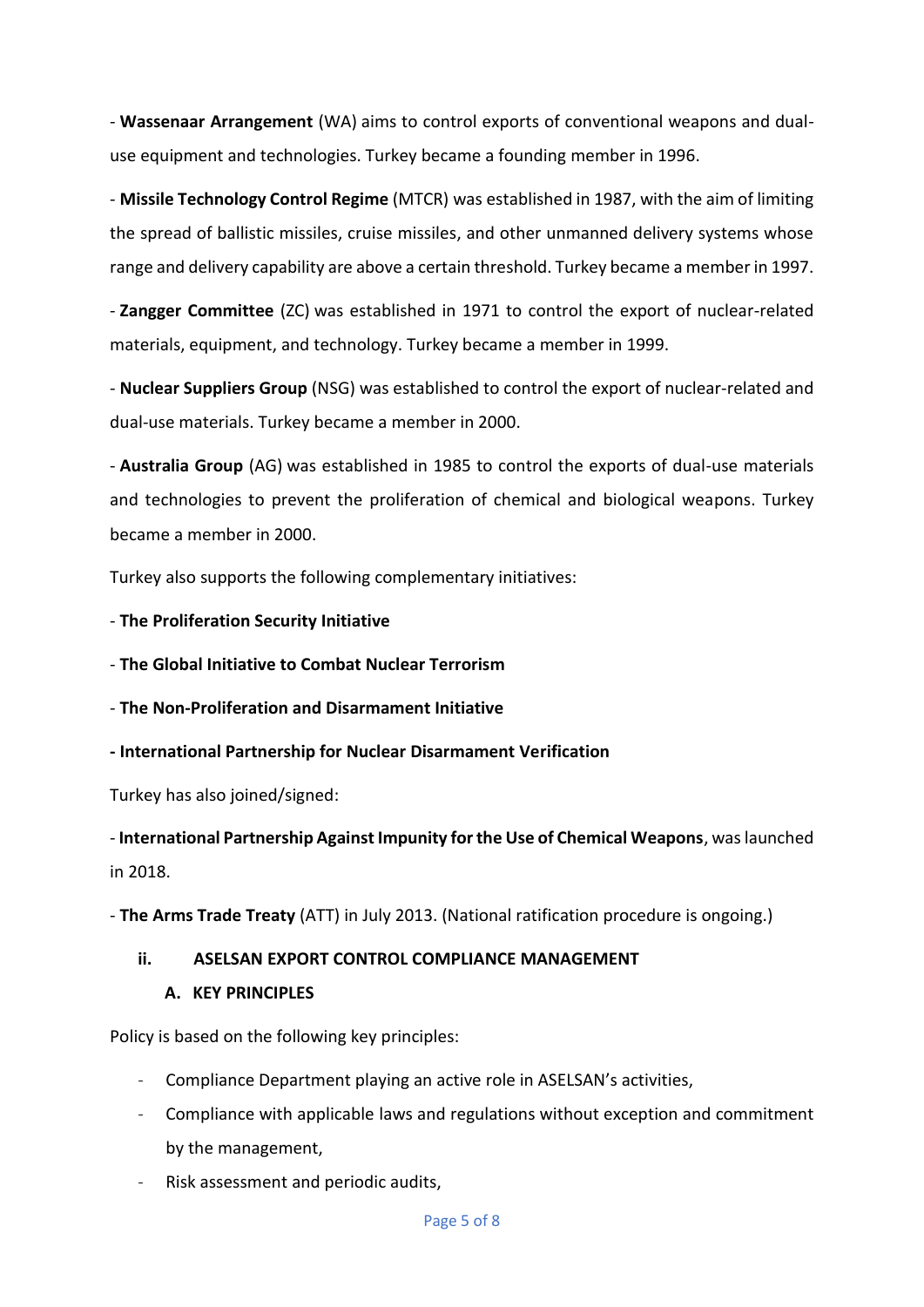- Providing necessary export control compliance trainings to all employees,
- Recordkeeping of all information related to export control compliance,
- Third-Party Screenings and Know Your Customer applications,
- Embracing transparency and objectivity in export control compliance procedures,
- Avoiding any risk of conflict,
- Conducting necessary controls on the Export Control Compliance Program,
- Creating a confidential whistle-blowing mechanism.

### **B. COMPLIANCE DEPARTMENT**

ASELSAN is dedicated to implementing its Policy with highest accuracy. In this scope, the Compliance Department consists of field experts operates within ASELSAN. The department coordinates ASELSAN's export control compliance program and provides periodical reports to the top management. With the coordination of the Legal Department, the Compliance Department also conducts random checks and provides feedback to employees on controversial issues to avoid potential violations. Furthermore, ASELSAN's Compliance Department ensures the operation of a confidential whistleblowing mechanism as well as delivering export control compliance trainings.

### **C. WORKFLOWS**

ASELSAN's Compliance Department is managing the following workflows to prevent any risk of non-compliance to export control laws and regulations

- End-User Statement / Export License: End to end control mechanism integrated into the ASELSAN's Corporate Information Management System covering including but not limited to following steps
	- o Classification Code Checks,
	- o End-use and end-user controls
	- o Regulation controls
	- o License requirement crosschecks
- Screening and Know Your Customer
- **Recordkeeping**
- Training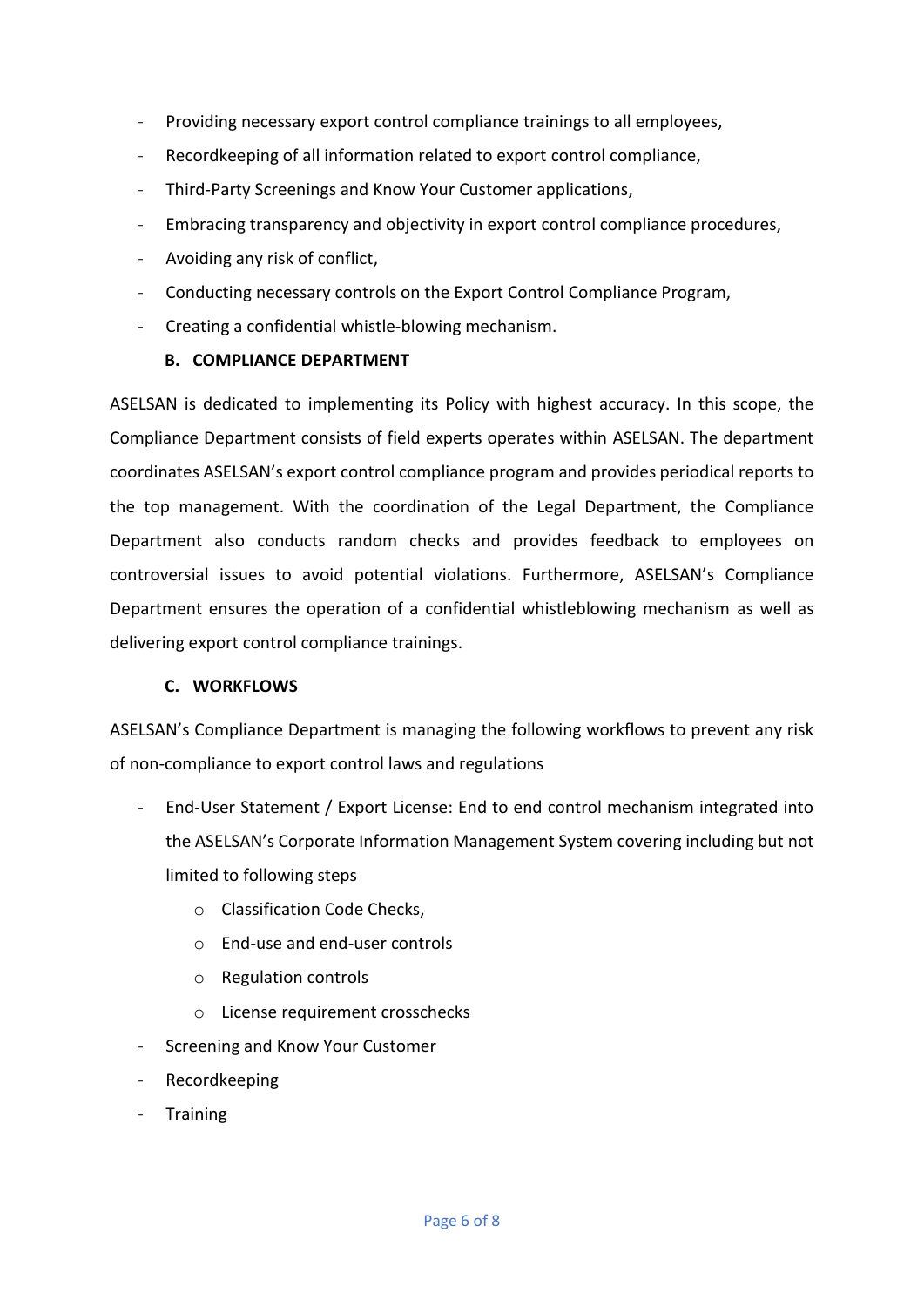These workflows ensure that the Compliance Department is involved in each transaction where there is an item/technology or service subject to export control laws or regulations. This involvement strengthens the Compliance Department's monitoring abilities and enables the team to harmonize different procedures within the organization in terms of export control compliance management. It is also notable that these workflows are fundamental elements of the end-to-end export control compliance management system.

#### **D. RECORDKEEPING**

The abovementioned workflows also enable ASELSAN's Compliance Department to accurately keep records of all transactions subject to export controls and regulations. The department is also authorized to request all relevant information to the other departments regarding an export control compliance case. Consequently, the Policy is implemented strictly and without any risk of modifications to the original documents coming out of the transactions with regard to export control and regulations.

#### **E. TRAINING**

ASELSAN underlines that proper trainings to the employees are mandatory for the full implementation of the Policy. The internal trainings are a fundamental part of ASELSAN's commitment to its Policy. The Compliance Department is therefore responsible to provide trainings on a regular basis. Apart from the regular trainings, ad hoc trainings are also delivered upon request to address specific issues. E-learning modules are provided under the ASELSAN corporate training system as a mandatory module to all employees. The training material is revised at least every two years.

#### **F. SELF-ASSESSMENT AND REPORTING**

ASELSAN attaches great importance to self-assessment as it supports the improvement of the Policy. Therefore, self-assessment is one of the fundamentals of ASELSAN's export control compliance commitment. The Compliance Department delivers self-assessment reports on a regular basis and provides feedback on strengths, weaknesses, opportunities, and threats to implement the necessary improvements in accordance with the rapidly changing export control compliance requirements. Self-assessment and reporting functions are the vital parts of the supply chain, production, engineering, marketing processes.

#### **G. MEASURES IN CASE OF NONCOMPLIANCE**